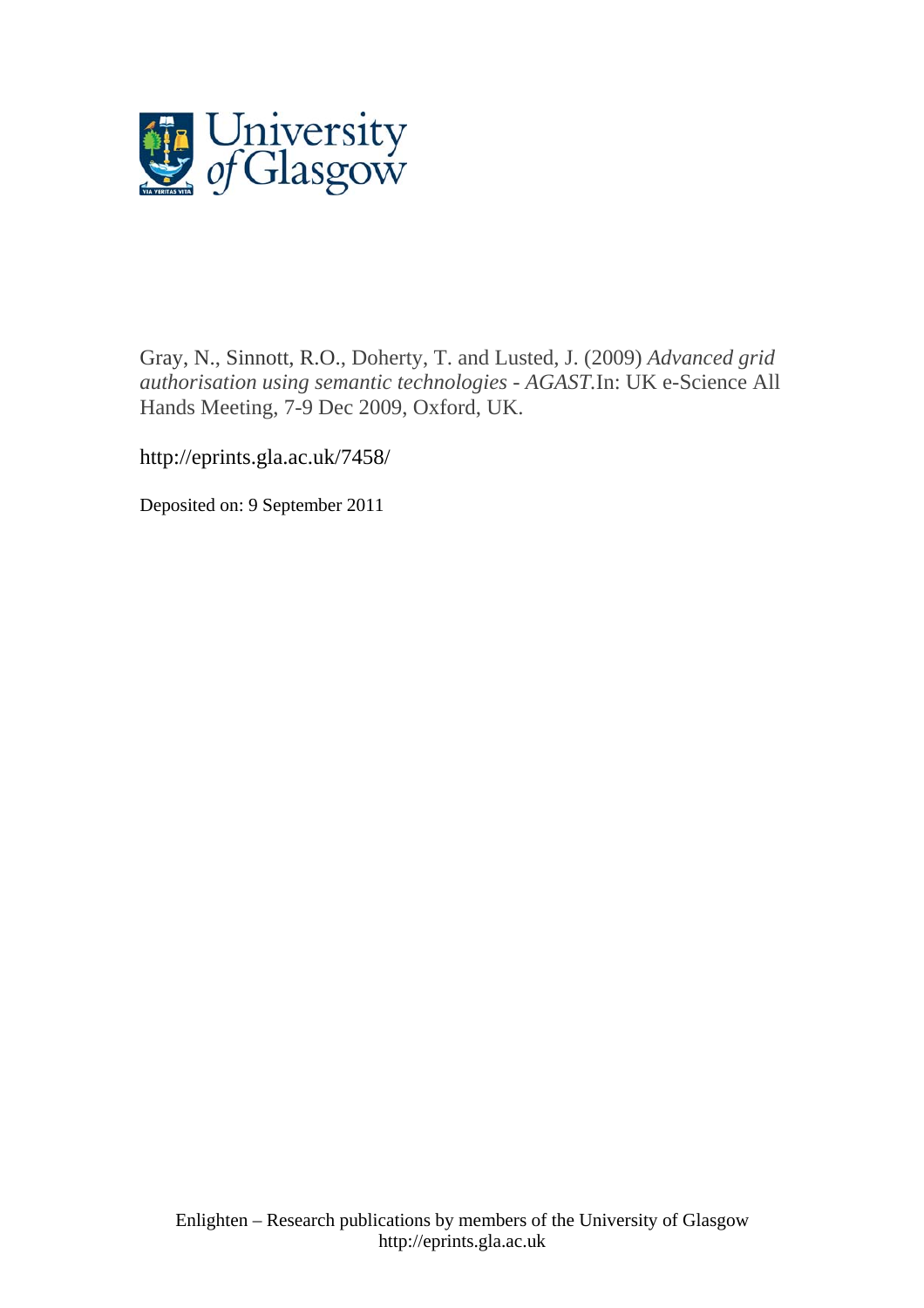## Advanced Grid Authorisation using Semantic Technologies – AGAST

Norman Gray<sup>12</sup>, Richard O Sinnott<sup>2</sup>, Thomas Doherty<sup>2</sup> and Jeff Lusted<sup>1</sup>

 $1$  Department of Physics and Astronomy, University of Leicester, UK,

<sup>2</sup> Department of Physics and Astronomy, University of Glasgow, UK norman@astro.gla.ac.uk

Abstract. Collaborative research requires flexible and fine-grained access control, beyond the common all-or-nothing access based purely on authentication. Existing systems can be hard to use, and do not lend themselves naturally to federation. We present an access-control architecture which builds on RDF's natural strength as an integration framework, which uses RDF scavenged from X.509 certificates, and policies expressed as ontologies and SPARQL queries, to provide flexible and distributed access control. We describe initial implementations.

Collaborative research often demands finer-grained security that goes beyond the authentication-only paradigm of many e-Infrastructure systems. There are solutions for finer-grained access control, but in our experience these are often fragile, inflexible and difficult to establish, maintain and federate (for further discussion of these problems, see [1], which focuses on just one use-case). In this paper we present results of the JISC-funded AGAST project (www.nesc. ac.uk/hub/projects/agast), illustrating an approach to the specification and enforcement of security policies that is based on semantic technologies and the natural integratability of RDF data, and which addresses many of the limitations of existing security solutions. We illustrate the approach by describing sample client implementations in two scientific disciplines.

There is a good deal of contemporary interest in authentication ('AuthN') and identity technology, rather less so in authorisation ('AuthZ'). This is at least partly because this is hard, and that in turn is because the networked identities (on which access-control decisions must be made) are and will remain heterogeneous, time-varying, and distributed. The AGAST architecture, based as it is on the natural 'webbiness' of RDF and the associated standards of the Semantic Web, is a much more natural fit to this distributed, and opportunistically available identity and access-control information (ACI).

Existing technology in this area relies on distributed Attribute Authority (AA) architectures such as Shibboleth (shibboleth.internet2.edu), and centralised ones such as VOMS [2]. The typical scenario is as follows: the AAs communicate attributes to a Policy Enforcement Point (PEP, using the terminology of X.812 [3]) using SAML or X.509 Attribute Certificates (AC); once there, the role of the Policy Decision Point (PDP) is taken by a PERMIS system (www.permis.org), which implements a role-based access control system to

AllHands 09, 'AGAST', Gray: p1 of 3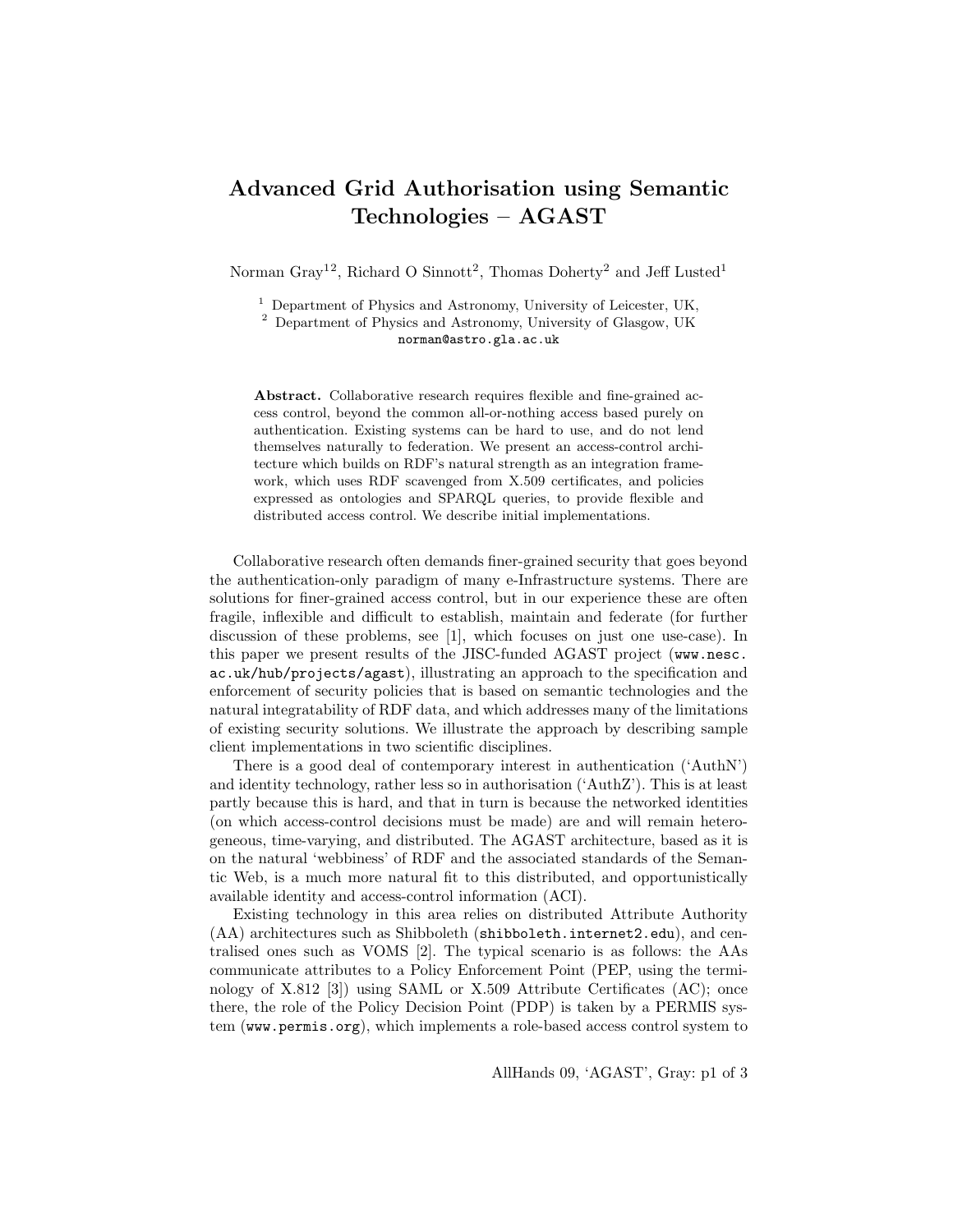determine whether the available attributes indicate that the user has a suitable role in a hierarchy represented by the PERMIS policy. Crucially, the role hierarchy is static, and the available attributes are fixed and globally pre-agreed; the mapping of attributes to PERMIS roles is also fixed, and fundamentally based on string comparison; there is no way to cope with attributes deliberately or accidentally having different meanings at different AAs (for example a 'lecturer' at one institution may be allowed to borrow an unlimited number of books, but the same role elsewhere may borrow only a limited number). That is, integration is hard, and though federation can be made to work, it is not natural to do so.



Fig. 1. The Semantic PDP architecture

We can use the natural integration features of  $RDF -$  its 'webbiness' – to support much more flexible access control policy specification and subsequent enforcement. For example: we may decide that a particular confidential resource can be seen only by members of the class  $ns1$ : Medic, which consists of the union of the classes ns1:Doctor and ns1:Nurse in some local or standard ontology. We then wish to integrate the class  $ns2:Krankenschwester$ , which is an element of an 'ontology' which may be an LDAP schema or AC attribute set, or be otherwise derivable from a X.509 certificate; the 'translators' in Fig. 1 translate this information into RDF. If we then state as an element of local policy that ns2:Krankenschwester is a subclass of ns1:Nurse, then immediately anyone whose (remote) credentials indicate they are of type  $ns2$ :Krankenschwester is (locally deemed to be) provably a ns1:Nurse and thus also a ns1:Medic; in this way distinct (PERMIS or other) role hierarchies can be aligned and combined straightforwardly and robustly. This is a simple example: the point is that expressing the access problem in RDF makes the relevant mappings almost trivially expressible. Crucially, all of the components of this chain of reasoning could potentially have come from different sources (interoperability),

AllHands 09, 'AGAST', Gray: p2 of 3